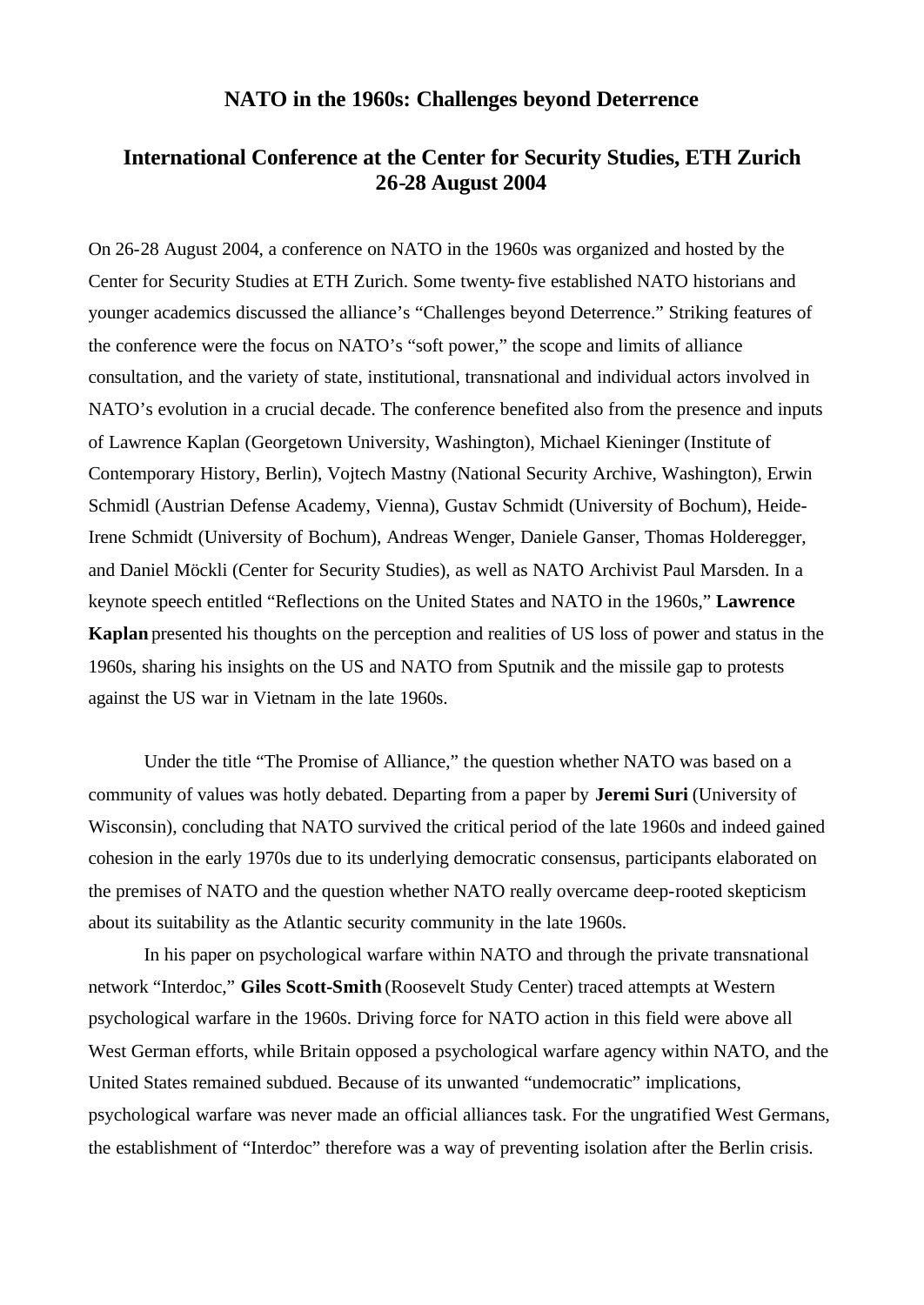Looking at the lower-level day-to-day implementation of decisions taken at the 1957 NATO summit in the field of collective forces, air defense and research & development, **Ine Megens** (University of Groningen) concluded that the impetus of 1957 did not boost the coordination of defense within NATO. Her findings critically tested Suri's assumptions, since the assumed "soft power" hardly affected the bureaucratic workings of the alliance.

A second panel in the same session looked at the NATO promises from small state, institutional, individual, and elite networks' perspectives. All three papers addressed the (sense of) serious internal crisis in NATO. **Thomas Gijswijt** (Heidelberg University) discussed the Bilderberg Group's debates on ways to energize Atlantic partnership in the mid-1960s. Addressing the influence of this private informal network of high-level policy-makers on NATO decision-making for instance in the MLF question, Gijswijt concluded that while they were no substitute to formalized official NATO meetings, the Bilderberg conventions including such influential political personalities as George Ball and Dirk Stikker formed part of the overall fabric of the Atlantic alliance.

In her paper on the French stance in NATO as trigger and trajectory of NATO's concerns in 1963-66, **Anna Locher** (Center for Security Studies) emphasized the importance of a NATO crisis *perception* as manifested during NATO's routine meetings and among NATO and national officials departing January 1963. This assessment produced methods of crisis management and ways for the alliance's adaptation much before de Gaulle's actual withdrawal from NATO's military command structure.

**Bruna Bagnato** (University of Florence) examined Manlio Brosio's views on the alliance in what he judged a critical time. Her close reading of the NATO secretary general's unpublished diary in the years 1966-68 revealed not only deep-rooted concerns about the French stance in NATO, but even more so about the "Anglo-American" push for détente, which he considered a danger potentially more detrimental to NATO for discounting German interests. Therefore, Brosio firstly distanced himself from the Harmel exercise and adamantly opposed a Nonproliferation Treaty.

The second session was dedicated to NATO's relevance in East-West relations. Four papers discussed NATO consultations during the Berlin crisis from 1958 to 1963. Comparing the late Eisenhower years with the Kennedy presidency as well as the role of the secretary-generals Paul-Henri Spaak and Dirk Stikker, **Christian Nuenlist** (Center for Security Studies) concluded that NATO consultations, after improving in 1957-58, dramatically deteriorated due to Eisenhower's policy of bilateral détente with Khrushchev in the latter half of 1959. He argued that, contrary to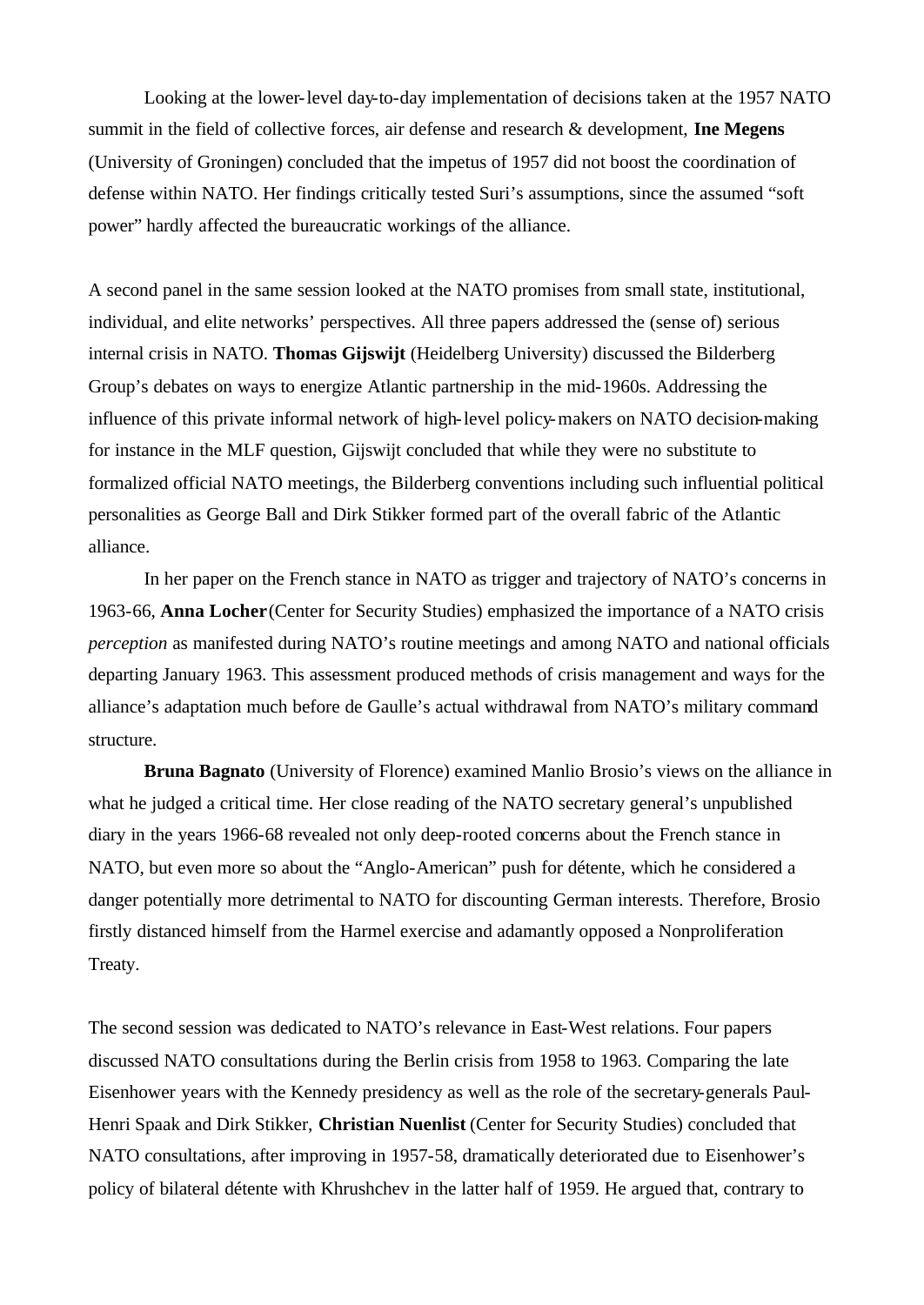conventional wisdom, political consultations within NATO were enhanced under Kennedy, in particular during the 'summer of détente' in 1963, when NATO was mandated to debate multilateral East-West agreements in the aftermath of the limited test ban treaty.

Looking at the military aspects of the Berlin crisis, **Bruno Thoss** (Military History Research Institute of the Bundeswehr) came to a different assessment on how NATO was consulted by the three major Western powers with special responsibility towards the German question. Citing various incidents where the US administration, the US-UK-French three-power working group on ambassadorial level, the three-power LIVE OAK staff, or the US NATO supreme commander failed to inform NATO about decisions with serious potential consequences, he came to the conclusion that the three Western powers in general informed their twelve allies after a decision to win them over.

**Erin Mahan** (Office of the Historian, US Department of State) discussed Franco-American differences about the most effective NATO strategy for countering the Soviet threat to Berlin in 1961. Using French sources, she explained de Gaulle's refusal to enter into negotiations with the Soviet Union on Berlin and Germany with his belief that Khrushchev was, as in 1958, just bluffing, and with his support of a status quo in Berlin. With the war in Algeria, France's defense capabilities in Central Europe were so limited in 1961 that de Gaulle's rhetoric needed to compensate for French weakness. Mahan also demonstrated how afraid the Kennedy administration in the summer of 1961 was of an independent dialogue between Paris and Moscow, as a result of a meeting between Couve de Murville and Gromyko in Moscow on 5 July 1961.

**Ralph Dietl** (University of Belfast) reflected on European political and security cooperation from 1956 to 1964 and focused on the close linkage of the process of European integration and NATO reform. During these years, the challenge to NATO structures was finally overcome by the formation of an East-West regime to stabilize bipolarity in 1963. Attempts to create Europe as a 'Third Force" led to fierce struggles about the future defense architecture of Europe and the West, with Europe trying to challenge bipolarity and to duplicating NATO defense structures. A European defense identity, Dietl concluded, failed to emerge in the early 1960s because of the mutually exclusive US and French concepts of Europe.

The third session was dedicated to NATO and disarmament, with the major themes Multilateral Force (MLF, 1960-1964), Nuclear Planning Group (NPG, 1966ff.), and Nonproliferation Treaty (NPT, 1968). **Andrew Priest** (University of Wales) looked into the long petering out of the idea of a MLF for the alliance as the most important condition for a "software" solution. After the inofficial death of the project in December 1964, US Secretary of Defense Robert McNamara in May 1965 introduced the idea of a Select Committee of NATO defense ministers to discuss nuclear problems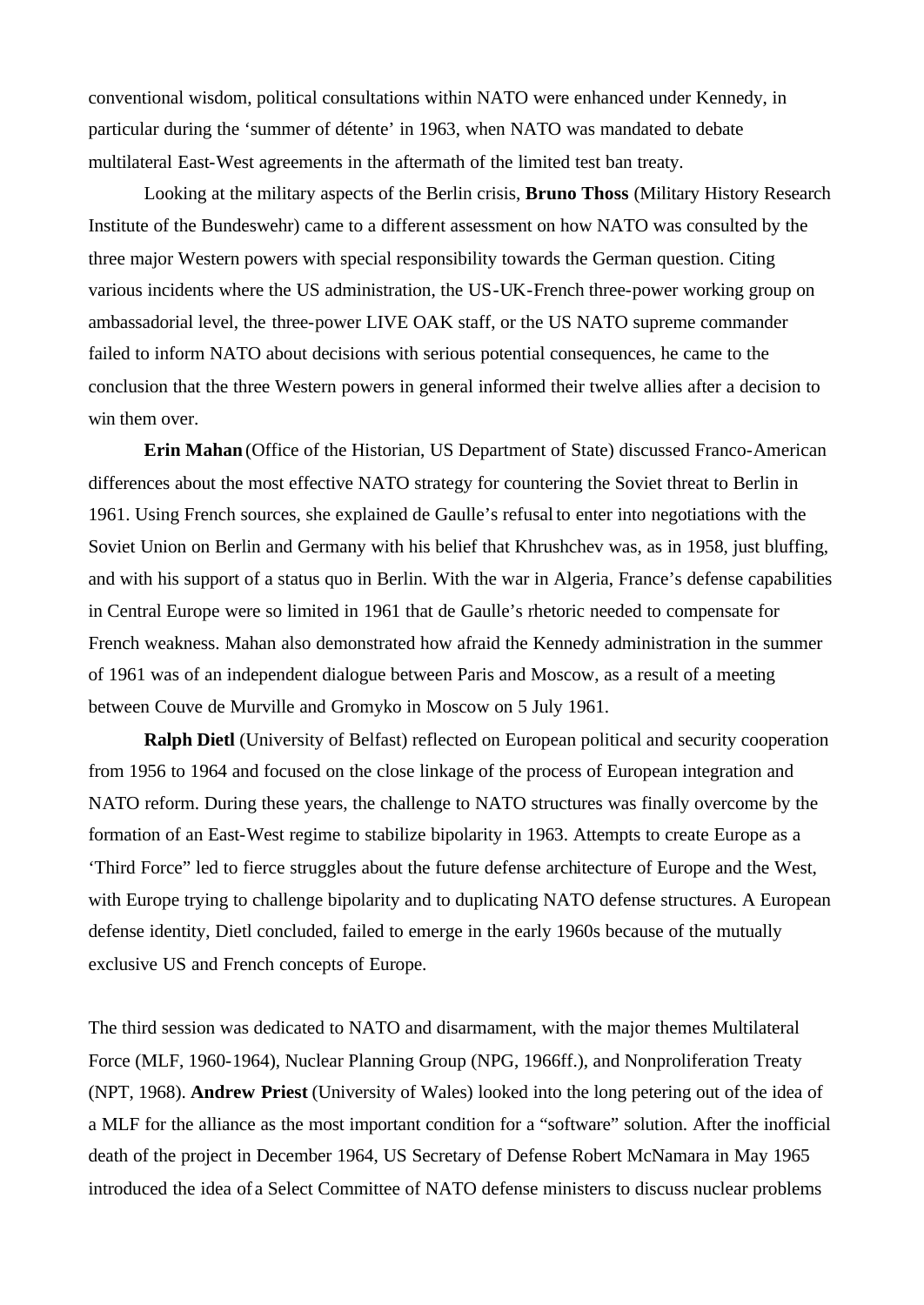and share expertise in the nuclear field. Yet the phantom of the MLF enabled the NPG, the committee's successor, to take off only in late 1966, after new German Chancellor Kurt Kiesinger replaced Ludwig Erhard.

**David Tal** (University of Tel Aviv) examined the "NATO factor" in slowing down the NPT process – the reasons why it took until July 1968 to reach an agreement both Washington and Moscow favored. He argued that intra-bloc relations mattered in this bargaining process as much as did conflicting inter-bloc interests. Two problems hindered an earlier conclusion of the treaty, Tal argued: the Federal Republic of Germany and the European Atom Agency Euratom, with the major stumbling blocs being the issues of inspection and safeguards.

**Oliver Bange** (University of Mannheim) discussed the "triangulations" between Bonn, Washington and Moscow necessary to reach the NPT. Endorsing Tal's argument, he argued that the nuclear ambitions of important circles within the ruling West German CDU/CSU amounted to the main element retarding the process. Things changed once the Social Democrats acceded to the coalition government in December 1966. New foreign minister and former Berlin Mayor Willy Brandt, who championed a concept interweaving the nonproliferation treaty, *Ostpolitik*, and German reunification, decisively helped bringing about the NPT. However, the tacit *fait accompli* on the NPT reached between Washington and Moscow already in September 1966 had to await the important West German elections of September 1969.

The fourth session looked at "NATO and Détente in Domestic Perspectives" and the impact of small powers on the conduct of the cold war. **Vincent Dujardin** (Université catholique de Louvain) analyzed the Belgian contribution to East-West détente in the 1960s, particularly by analyzing Belgian Foreign Minister Pierre Harmel's dialogue with Polish Foreign Minister Adam Rapacki in 1966-68 and including Harmel's role in the preparation for NATO's famous Reykjavik Signal of June 1968, his reaction to the Soviet intervention in Prague in August 1968, and his strong support for the CSCE from 1969 to 1973. Harmel was reluctant to consult with NATO in advance of his initiatives vis-à-vis Eastern Europe, as he felt that this would seriously slow down any progress towards an East-West rapprochement. In 1966-67, Harmel believed that bilateral talks were more efficient than bloc-to-bloc discussions. Interestingly, the latter were codified in the landmark 1967 NATO report defining the alliance's twin tasks as defense and détente, which became famous as "Harmel report".

**Jonathan Agger** (Danish Institute for International Affairs, Copenhagen) investigated whether Denmark's détente policy of 1966-67 was caused by a genuine desire to reduce East-West tensions or by tactical, domestic reasons. At the request of the US, Denmark in May 1966 suggested that NATO should promote an East-West détente and proposed a conference on European security.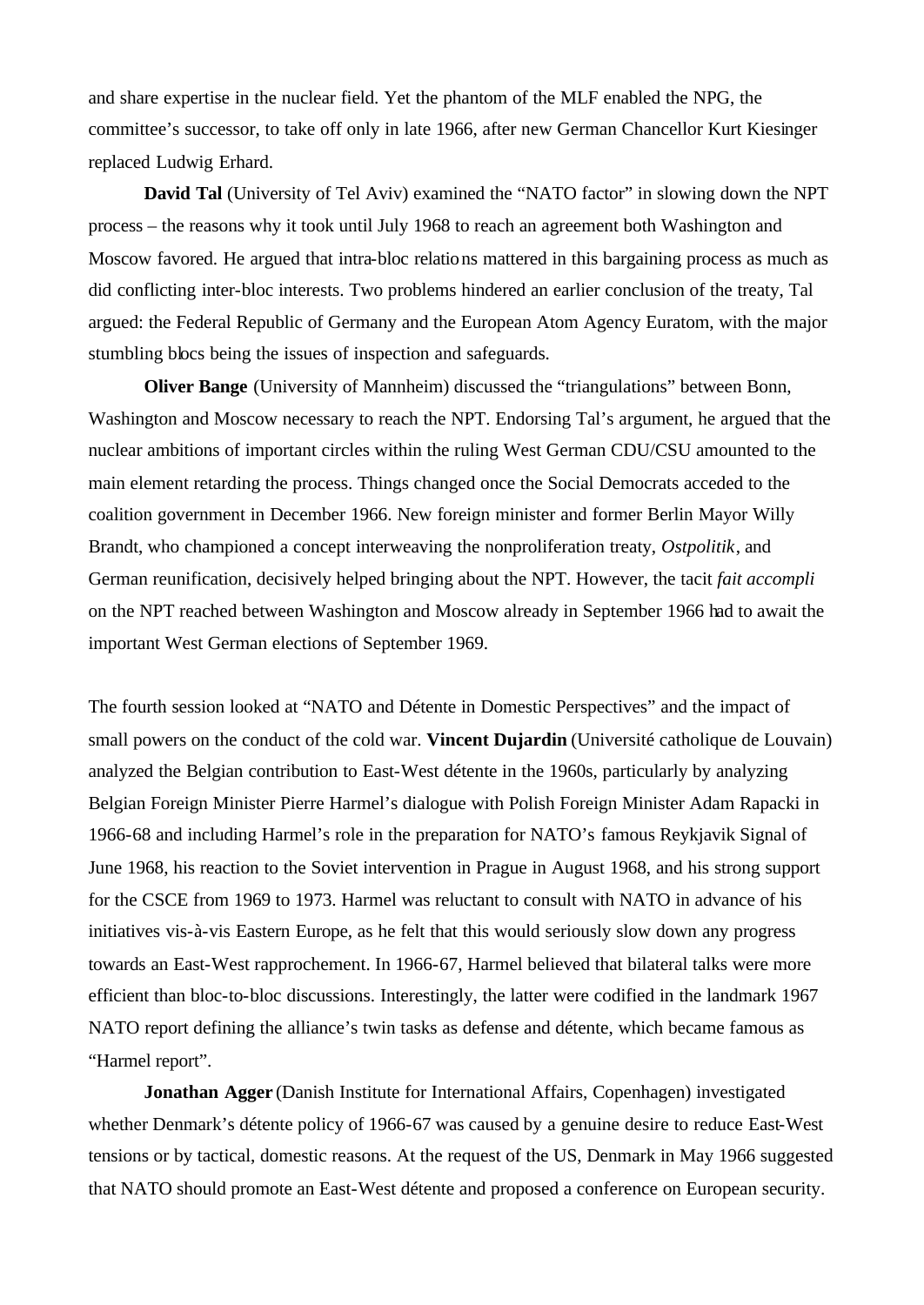Apart from the rational to achieve a propaganda success vis-à-vis the Warsaw Pact, counter de Gaulle's détente policy, and to contain a bilateral West German approach towards the Soviet Union, Agger argued that domestic factors were equally important for the Danish push for multilateral détente. To sustain Danish public support for NATO, it was indispensable that NATO demonstrated its readiness for détente.

**Mary Halloran** (Foreign Affairs, Ottawa) examined the revaluation of Canada's defense policy after Pierre Elliott Trudeau took office in 1968, most remarkably Ottawa's intention to effectuate a reduction of the size of its forces in Europe. The government's decision was preceded by an in-depth debate involving different government branches, and amounted to a compromise between NATO defenders and critics. Instead of letting the alliance define Canada's defense policy priorities, Trudeau aimed at defining Canada's defense policies according to genuinely national foreign policy priorities. Canada's allies resented the lack of consultation leading to the decision, and partly came to doubt Ottawa's future commitment to NATO. Yet at the same time, they welcomed the fact that Canada would ensure its military presence in Europe, if at a lower level.

The last session debated domestic constraints on NATO. In his paper, **Robin Gendron** (Al Akhawayn University) investigated the link between the NATO policies of the Ottawa government and the rise of the separatist movement in Quebec in the first half of the 1960s. Given its interest in a smooth relationship with France and in preserved NATO unity, Ottawa yielded independent Canadian interests to Paris' interests in French-speaking Africa up to de Gaulle's 1966 withdrawal from NATO's integrated command. The Quebec nationalists used this asymmetry as substantiation for their claim that only an autonomous or independent Quebec was a true promoter of French Canadian interests.

**Leopoldo Nuti** (University of Rome III) analyzed the changing relationship Italy entertained with NATO in the 1960s. Rome placed high importance on NATO, despite substantial opposition to NATO. Bringing in the social democrats into the government did not help to weaken the PCI – by the end of the decade, the Communists were stronger than in the early 1960s. Focusing on Italy's views on nuclear weapons and détente, the Vietnam War, and the Mediterranean as new cold war hot spot, Nuti drew a comprehensive picture of Italian foreign and defense policies. According to Rome, the NPT of 1968 was a betrayal confirming Italy's inferior status. As a result, Italy began to lose faith in US policy, an estrangement reinforced by different perceptions of the Vietnam War. When, in the mid-1960s, Rome's concerns over the increasing Soviet naval presence in the Mediterranean rose, the alliance had transformed from an instrument for pursuing national interests into an empty shell.